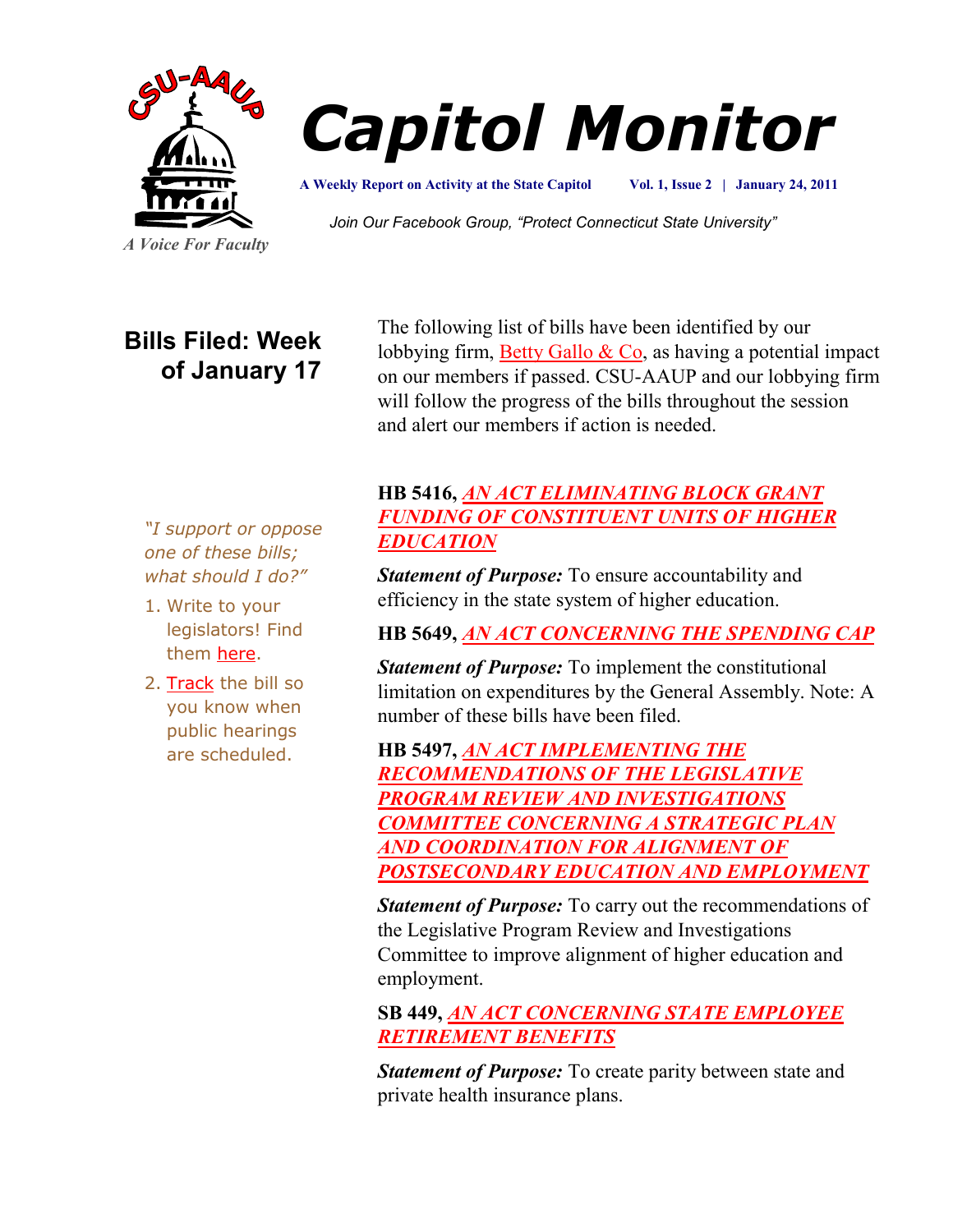#### **SB 450,** *[AN ACT CREATING PARITY BETWEEN STATE](http://www.cga.ct.gov/2011/TOB/S/2011SB-00450-R00-SB.htm)  [AND PRIVATE PENSION PLANS](http://www.cga.ct.gov/2011/TOB/S/2011SB-00450-R00-SB.htm)*

*Statement of Purpose:* To create parity between state and private pension plans.

**SB 457,** *[AN ACT REQUIRING A REDUCTION IN THE](http://www.cga.ct.gov/2011/TOB/S/2011SB-00457-R00-SB.htm)  [NUMBER OF STATE MANAGERS](http://www.cga.ct.gov/2011/TOB/S/2011SB-00457-R00-SB.htm)*

*Statement of Purpose:* To make state government more efficient by creating parity between government and the private sector.

**SB 563,** *[AN ACT CONCERNING CONTRIBUTIONS AND](http://www.cga.ct.gov/2011/TOB/S/2011SB-00563-R00-SB.htm)  [COPAYMENTS UNDER THE STATE EMPLOYEES'](http://www.cga.ct.gov/2011/TOB/S/2011SB-00563-R00-SB.htm)  [HEALTH INSURANCE PLAN.](http://www.cga.ct.gov/2011/TOB/S/2011SB-00563-R00-SB.htm)*

*Statement of Purpose:* To achieve cost savings in the state employees' health insurance plan.

## **SB 564,** *[AN ACT INCREASING CONTRIBUTIONS BY](http://www.cga.ct.gov/2011/TOB/S/2011SB-00564-R00-SB.htm)  [STATE EMPLOYEES TO THE STATE EMPLOYEE](http://www.cga.ct.gov/2011/TOB/S/2011SB-00564-R00-SB.htm)  [RETIREMENT SYSTEM.](http://www.cga.ct.gov/2011/TOB/S/2011SB-00564-R00-SB.htm)*

*Statement of Purpose:* To increase pension contributions by state employees by three per cent.

**SB 565,** *[AN ACT CONCERNING A CAP ON STATE](http://www.cga.ct.gov/2011/TOB/S/2011SB-00565-R00-SB.htm)  [EMPLOYEE RETIREMENT INCOME](http://www.cga.ct.gov/2011/TOB/S/2011SB-00565-R00-SB.htm)*

*Statement of Purpose:* To prohibit pension salaries of over \$100,000 to former state employees.

**SB 566,** *[AN ACT CONCERNING THE CALCULATION OF](http://www.cga.ct.gov/2011/TOB/S/2011SB-00566-R00-SB.htm)  [RETIREMENT INCOME UNDER THE STATE](http://www.cga.ct.gov/2011/TOB/S/2011SB-00566-R00-SB.htm)  [EMPLOYEES RETIREMENT SYSTEM](http://www.cga.ct.gov/2011/TOB/S/2011SB-00566-R00-SB.htm)*

*Statement of Purpose:* To require state employee pensions to be calculated based on an employee's five, rather than three, highest salaried years.

**SB 567,** *[AN ACT INCREASING STATE EMPLOYEE](http://www.cga.ct.gov/2011/TOB/S/2011SB-00567-R00-SB.htm)  [CONTRIBUTIONS TO THE STATE EMPLOYEE](http://www.cga.ct.gov/2011/TOB/S/2011SB-00567-R00-SB.htm)  [RETIREMENT SYSTEM](http://www.cga.ct.gov/2011/TOB/S/2011SB-00567-R00-SB.htm)*

*Statement of Purpose:* To require greater employee contribution to the state employee pension system.

**SB 569,** *[AN ACT PROHIBITING COST-OF-LIVING](http://www.cga.ct.gov/2011/TOB/S/2011SB-00569-R00-SB.htm)  [ALLOWANCES FOR RETIRED STATE EMPLOYEES](http://www.cga.ct.gov/2011/TOB/S/2011SB-00569-R00-SB.htm)*

*Statement of Purpose:* To require state pension investments to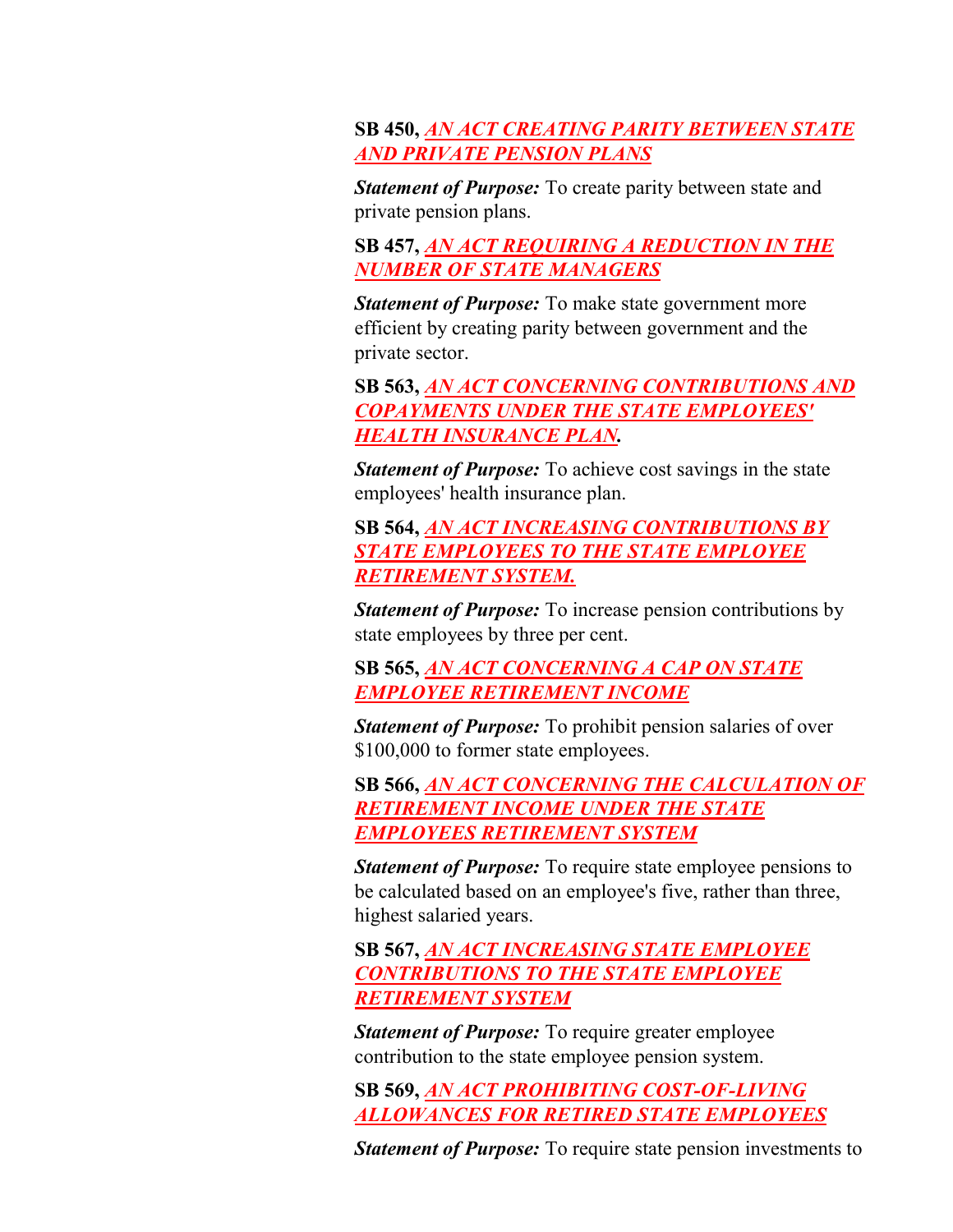realize an increase in order to give cost-of-living increases to retired state employees.

**SB 570,** *[AN ACT CONCERNING NEWLY-HIRED STATE](http://www.cga.ct.gov/2011/TOB/S/2011SB-00570-R00-SB.htm)  [EMPLOYEES AND DEFINED CONTRIBUTION](http://www.cga.ct.gov/2011/TOB/S/2011SB-00570-R00-SB.htm)  [BENEFIT PLANS](http://www.cga.ct.gov/2011/TOB/S/2011SB-00570-R00-SB.htm)*

*Statement of Purpose:* To change the state employee pension from a defined benefit plan to a defined contribution plan.

**SB 574,** *[AN ACT FREEZING STATE EMPLOYEE](http://www.cga.ct.gov/2011/TOB/S/2011SB-00574-R00-SB.htm)  [SALARIES](http://www.cga.ct.gov/2011/TOB/S/2011SB-00574-R00-SB.htm)*

*Statement of Purpose:* To enact a two-year salary and wage freeze for state employees.

**SB 575,** *[AN ACT INCREASING THE STATE EMPLOYEE](http://www.cga.ct.gov/2011/TOB/S/2011SB-00575-R00-SB.htm)  [RETIREMENT AGE](http://www.cga.ct.gov/2011/TOB/S/2011SB-00575-R00-SB.htm)*

*Statement of Purpose:* To increase the retirement age for state employees.

**SB 576,** *[AN ACT INCREASING HEALTH INSURANCE](http://www.cga.ct.gov/2011/TOB/S/2011SB-00576-R00-SB.htm)  [PREMIUMS FOR RETIRED STATE EMPLOYEES](http://www.cga.ct.gov/2011/TOB/S/2011SB-00576-R00-SB.htm)*

*Statement of Purpose:* To increase the health insurance premiums for retirees to current employee levels.

**SB 603,** *[AN ACT REQUIRING A PLAN FOR THE](http://www.cga.ct.gov/2011/TOB/S/2011SB-00603-R00-SB.htm)  [CONSOLIDATION OR ELIMINATION OF MANY STATE](http://www.cga.ct.gov/2011/TOB/S/2011SB-00603-R00-SB.htm)  [AGENCIES](http://www.cga.ct.gov/2011/TOB/S/2011SB-00603-R00-SB.htm)*

*Statement of Purpose:* To reduce the size of government.

**SB 608,** *[AN ACT CONCERNING A TEMPORARY HIRING](http://www.cga.ct.gov/2011/TOB/S/2011SB-00608-R00-SB.htm)  [FREEZE ON CERTAIN STATE EMPLOYEES](http://www.cga.ct.gov/2011/TOB/S/2011SB-00608-R00-SB.htm)*

*Statement of Purpose:* To implement a temporary hiring freeze on most new state employee job vacancies.

**SB 609,** *[AN ACT CONCERNING MERIT INCREASES IN](http://www.cga.ct.gov/2011/TOB/S/2011SB-00609-R00-SB.htm)  [LIEU OF LONGEVITY PAYMENTS FOR CERTAIN](http://www.cga.ct.gov/2011/TOB/S/2011SB-00609-R00-SB.htm)  [STATE EMPLOYEES](http://www.cga.ct.gov/2011/TOB/S/2011SB-00609-R00-SB.htm)*

*Statement of Purpose:* To provide merit increases rather than automatic longevity payments to certain state employees.

**SB 229,** *[AN ACT CONCERNING CERTAIN](http://www.cga.ct.gov/2011/TOB/S/2011SB-00229-R00-SB.htm)  [AGREEMENTS OR STIPULATIONS REQUIRED TO BE](http://www.cga.ct.gov/2011/TOB/S/2011SB-00229-R00-SB.htm)  [APPROVED BY THE GENERAL ASSEMBLY](http://www.cga.ct.gov/2011/TOB/S/2011SB-00229-R00-SB.htm)*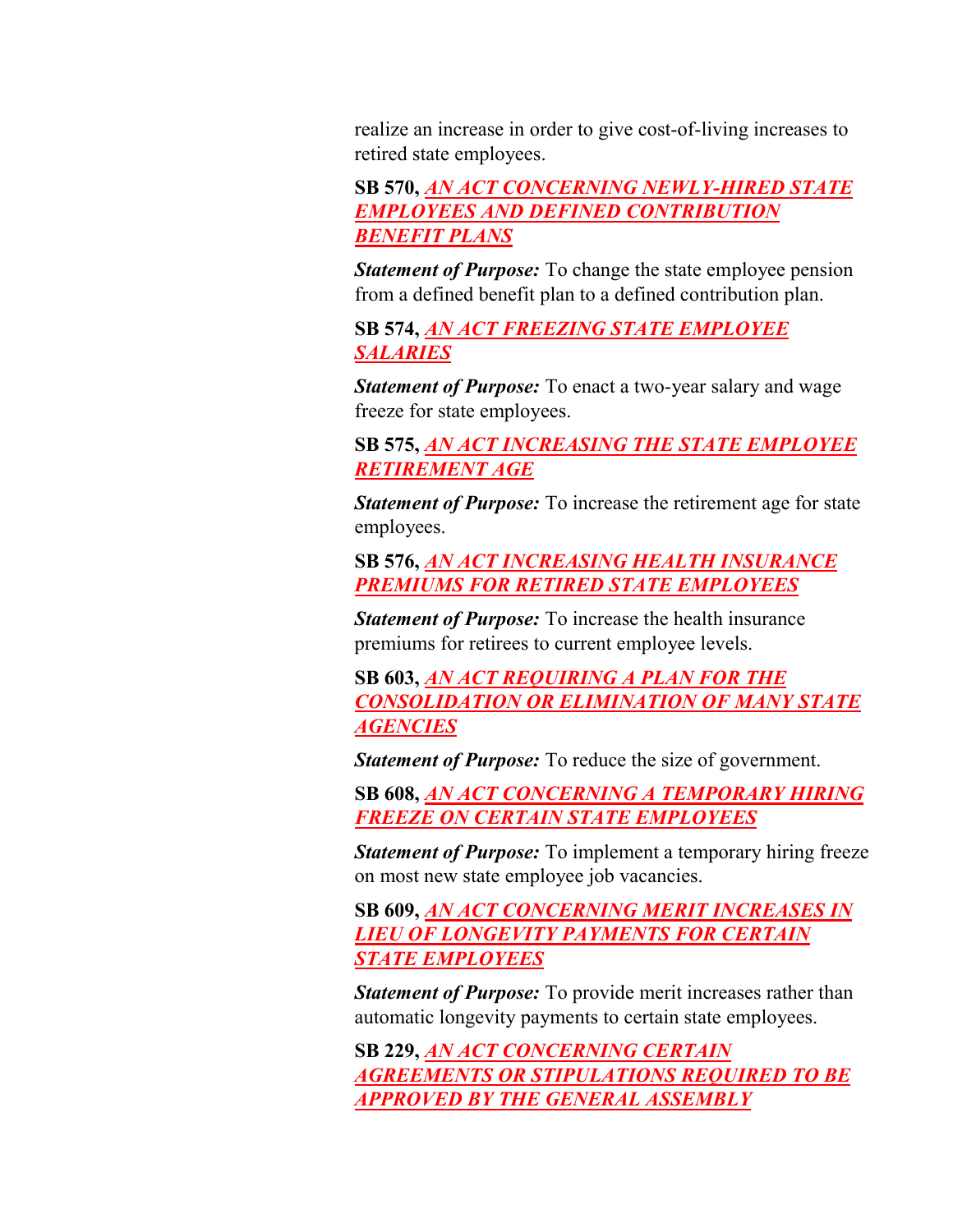*Statement of Purpose:* To require a vote by each chamber on all state employee collective bargaining agreements and all agreements or stipulated agreements under section 3-125a of the general statutes.

#### **HB 5424,** *[AN ACT CONCERNING TUITION AND FEE](http://www.cga.ct.gov/2011/TOB/H/2011HB-05424-R00-HB.htm)  [WAIVERS FOR IN-STATE STUDENTS](http://www.cga.ct.gov/2011/TOB/H/2011HB-05424-R00-HB.htm)*

*Statement of Purpose:* To invest in the people of our state by eliminating in-state tuition and fees for in-state students attending public institutions of higher education and establish a system that encourages such students to remain part of Connecticut's future.

### **HB 5464,** *[AN ACT CONCERNING STATE EMPLOYEES](http://www.cga.ct.gov/2011/TOB/H/2011HB-05464-R00-HB.htm)  [AND VIOLENCE AND BULLYING IN THE WORKPLACE](http://www.cga.ct.gov/2011/TOB/H/2011HB-05464-R00-HB.htm)*

*Statement of Purpose:* To require that the Department of Administrative Services report the number of complaints of bullying or abusive conduct to the General Assembly.

#### **SB 186,** *[AN ACT IMPLEMENTING A DEFINED](http://www.cga.ct.gov/2011/TOB/S/2011SB-00186-R00-SB.htm)  [CONTRIBUTION PLAN FOR NEW STATE EMPLOYEES](http://www.cga.ct.gov/2011/TOB/S/2011SB-00186-R00-SB.htm)*

*Statement of Purpose:* To change the state pension system from a defined benefits plan to a less-costly defined contribution plan.

**SB 188,** *[AN ACT CONCERNING STATE EMPLOYEES](http://www.cga.ct.gov/2011/TOB/S/2011SB-00188-R00-SB.htm)  [RETIREMENT SYSTEM](http://www.cga.ct.gov/2011/TOB/S/2011SB-00188-R00-SB.htm)*

*Statement of Purpose:* To clearly define future retirement benefit costs.

**SB 192**, *[AN ACT REDUCING SALARIES OF CERTAIN](http://www.cga.ct.gov/2011/TOB/S/2011SB-00192-R00-SB.htm)  [STATE EMPLOYEES AND OFFICIALS](http://www.cga.ct.gov/2011/TOB/S/2011SB-00192-R00-SB.htm)*

*Statement of Purpose:* To begin to address the state's budget crisis by reducing the salaries of all elected officials and certain state employees by at least five per cent.

**SB 193,** *[AN ACT CONCERNING CONTRIBUTIONS TO](http://www.cga.ct.gov/2011/TOB/S/2011SB-00193-R00-SB.htm)  [THE STATE EMPLOYEES RETIREMENT FUND](http://www.cga.ct.gov/2011/TOB/S/2011SB-00193-R00-SB.htm)*

*Statement of Purpose:* To protect the future obligations of the state pension fund.

**SB 177,** *[AN ACT CONCERNING COPAYMENTS UNDER](http://www.cga.ct.gov/2011/TOB/S/2011SB-00177-R00-SB.htm)  [THE STATE EMPLOYEES' HEALTH INSURANCE PLAN](http://www.cga.ct.gov/2011/TOB/S/2011SB-00177-R00-SB.htm)*

*Statement of Purpose:* To reduce the cost of providing state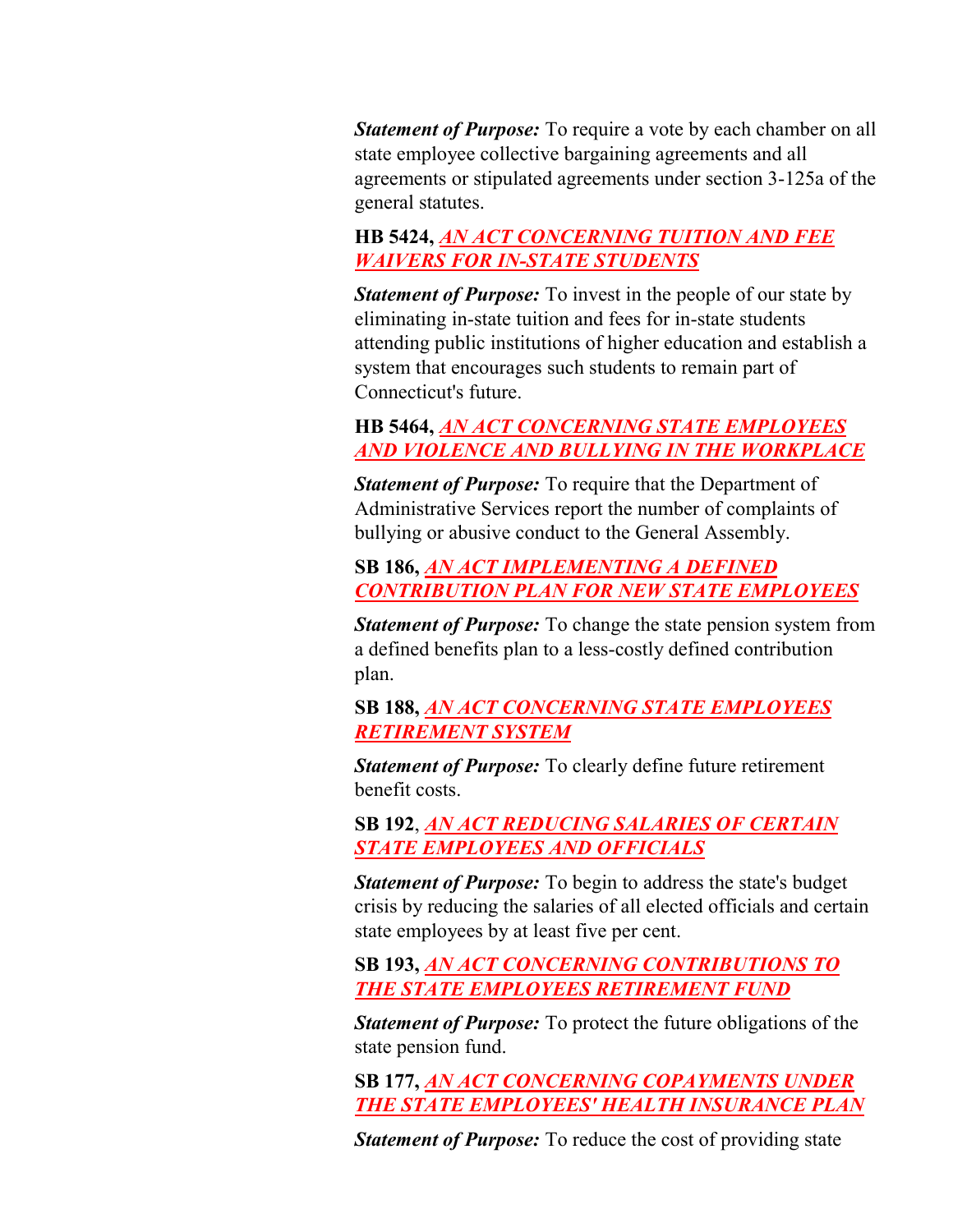benefits by increasing copayments for all employees and officials.

**SB 178,** *[AN ACT CONCERNING ANNUAL COST-OF-](http://www.cga.ct.gov/2011/TOB/S/2011SB-00178-R00-SB.htm)[LIVING ALLOWANCES FOR STATE EMPLOYEES](http://www.cga.ct.gov/2011/TOB/S/2011SB-00178-R00-SB.htm)*

*Statement of Purpose:* To postpone cost-of-living allowances for state employees during fiscal years when the state runs a deficit until such time as the state attains a surplus.

## **SB 179,** *[AN ACT REDUCING THE SALARIES OF ALL](http://www.cga.ct.gov/2011/TOB/S/2011SB-00179-R00-SB.htm)  [STATE EMPLOYEES AND ELECTED STATE](http://www.cga.ct.gov/2011/TOB/S/2011SB-00179-R00-SB.htm)  [OFFICIALS](http://www.cga.ct.gov/2011/TOB/S/2011SB-00179-R00-SB.htm)*

*Statement of Purpose:* To reduce the salaries of state employees and elected state officials by ten per cent for two years

## [Ben Barnes Interview with the New Haven Register](http://www.nhregister.com/articles/2011/01/16/news/doc4d3268c5ac91a813666516.txt?viewmode=fullstory)  [published on 1/16/11:](http://www.nhregister.com/articles/2011/01/16/news/doc4d3268c5ac91a813666516.txt?viewmode=fullstory)

"On higher education, Barnes said there is no question that changes will be made.

"I have a 17-year-old son so I'm acutely aware of the cost of higher education. Connecticut is not by any stretch of the imagination inexpensive or reasonably priced. It's very expensive and it's my understanding that the outcomes are not what we would like in every respect. So, I'm confident we are going to be charting a new course," he said.

Studies on the Connecticut State University System have looked at eliminating the central office.

"I appreciate going from five to four (administrative) offices is a good thing in terms of cost and duplication, but we still end up with a whole host of duplications between the different schools within the CSU system," Barnes said.

Besides administration in the central office, some of these functions are also carried out at the four individual universities within CSU. "We need to apply a more rational organizational logic to figuring out the most cost effective way to run the system," the budget chief said.

Like others, he is questioning the decision made in 1991 to give CSU, the community colleges and the University of Connecticut block grants and less oversight on spending. "I think that was responding to a very different set of circumstances than the ones we face today," Barnes said."

# **OPM Secretary Quote on Higher Education**